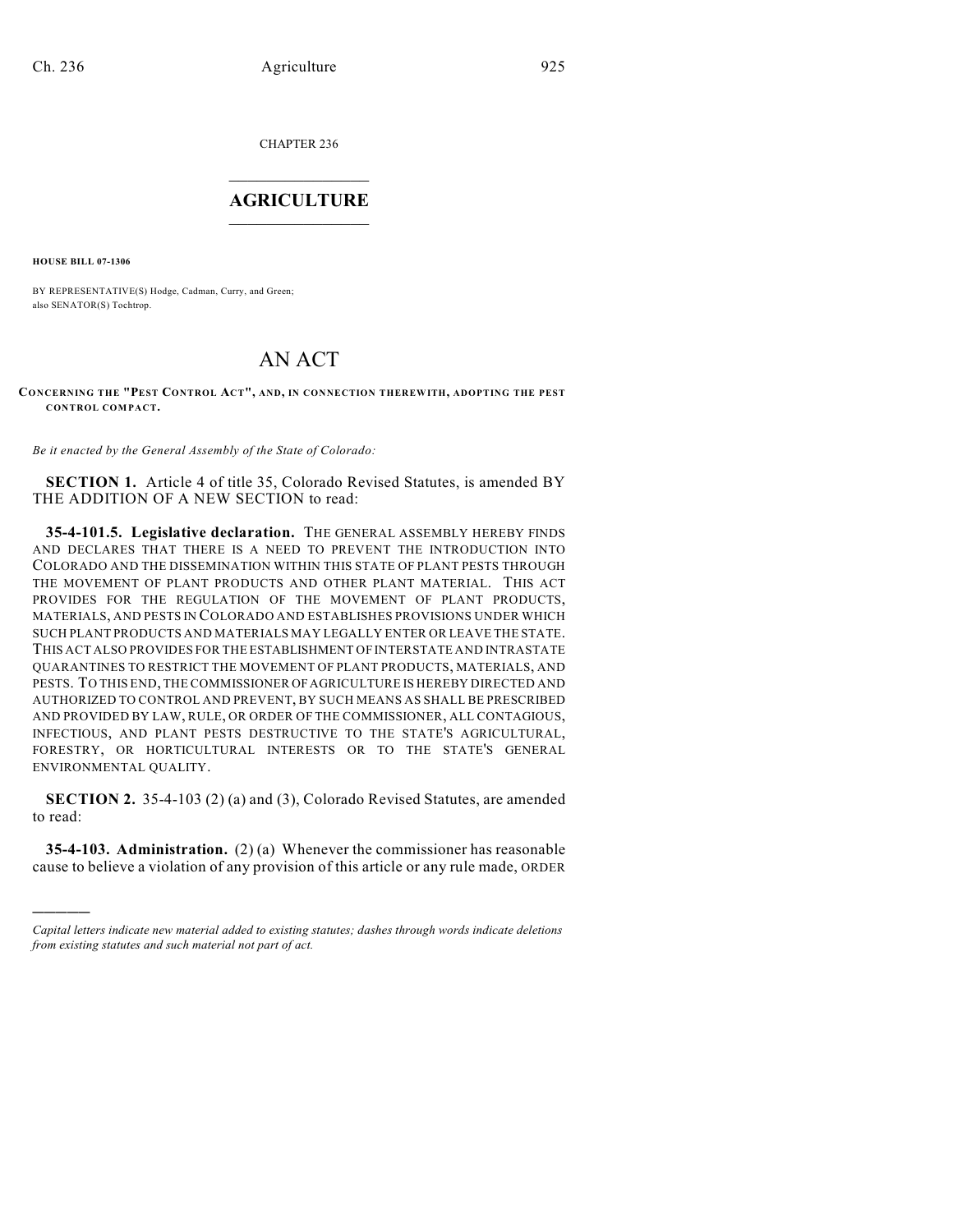ISSUED, or quarantine declared pursuant to this article has occurred and immediate enforcement is deemed necessary, the commissioner may issue a cease and desist order, which may require any person to cease violating any provision of this article or any rule made, ORDER ISSUED, or quarantine declared pursuant to this article. Such cease and desist order shall set forth the provisions alleged to have been violated, the facts alleged to have constituted the violation, and the requirement that all actions cease forthwith IMMEDIATELY.

(3) Whenever the commissioner possesses sufficient evidence satisfactory to the commissioner indicating that a person has engaged in or is about to engage in any act or practice constituting a violation of any provision of this article or rule, ORDER, or quarantine, the commissioner may apply to any court of competent jurisdiction for an order to temporarily or permanently restrain or enjoin the act or practice in question and to enforce compliance with this article or any rule, or quarantine, or order under this article. In any such action, the commissioner shall not be required to plead or prove irreparable injury or the inadequacy of the remedy at law. Under no circumstances shall the court require the commissioner to post a bond.

**SECTION 3.** 35-4-108, Colorado Revised Statutes, is amended to read:

**35-4-108. Unlawful to transport pests.** (1) It is unlawful for any person, by any means whatsoever, to knowingly transport, into or in Colorado, live pests or host material which may be injurious to agriculture or horticulture in this state, without permission from the commissioner.

(2) THE COMMISSIONER MAY ISSUE AND ENFORCE A HOLD ORDER AGAINST ANY PERSON WHO OWNS OR CONTROLS ANY NURSERY STOCK, AGRICULTURAL CROP, OR OTHER PLANT MATERIAL THAT IS SUSPECTED OF HARBORING A PLANT PEST OR DISEASE, FOR THE PURPOSE OF ISOLATING THE MATERIAL, RESTRICTING ITS MOVEMENT, AND SPECIFYING APPROPRIATE SANITARY MEASURES PENDING COMPLETION OF TESTING TO CONFIRM THE PRESENCE OF SUCH PEST OR DISEASE.

**SECTION 4.** 35-4-110 (3), Colorado Revised Statutes, is amended to read:

**35-4-110. Quarantine and control of pests.** (3) The commissioner is authorized, pursuant to the provisions of this article, to apply such control or eradication measures as may be necessary to prevent the migration of exotic pests not previously found in the United States, pests known to cause high levels of economic damage under similar conditions of climate and natural habitat in other areas outside the state, or pests which are known to have caused high levels of economic damage in the past within this state which THAT threaten to become established in this state and which THAT endanger agricultural or horticultural industries in this state. The actual costs to offset the cash funds expended for services performed by the commissioner in imposing the quarantine and such control or eradication measures shall be recovered from the producers of any crop protected by such quarantine pursuant to rules promulgated by the commissioner. If the governor declares an emergency pursuant to section 35-4-110.5, the commissioner's costs may be recovered from the governor's agricultural emergency and disaster EMERGENCY fund, CREATED IN SECTION 24-32-2106, C.R.S. The commissioner is authorized to accept assistance, services, facilities, and grants tendered by federal or local governmental units or other persons.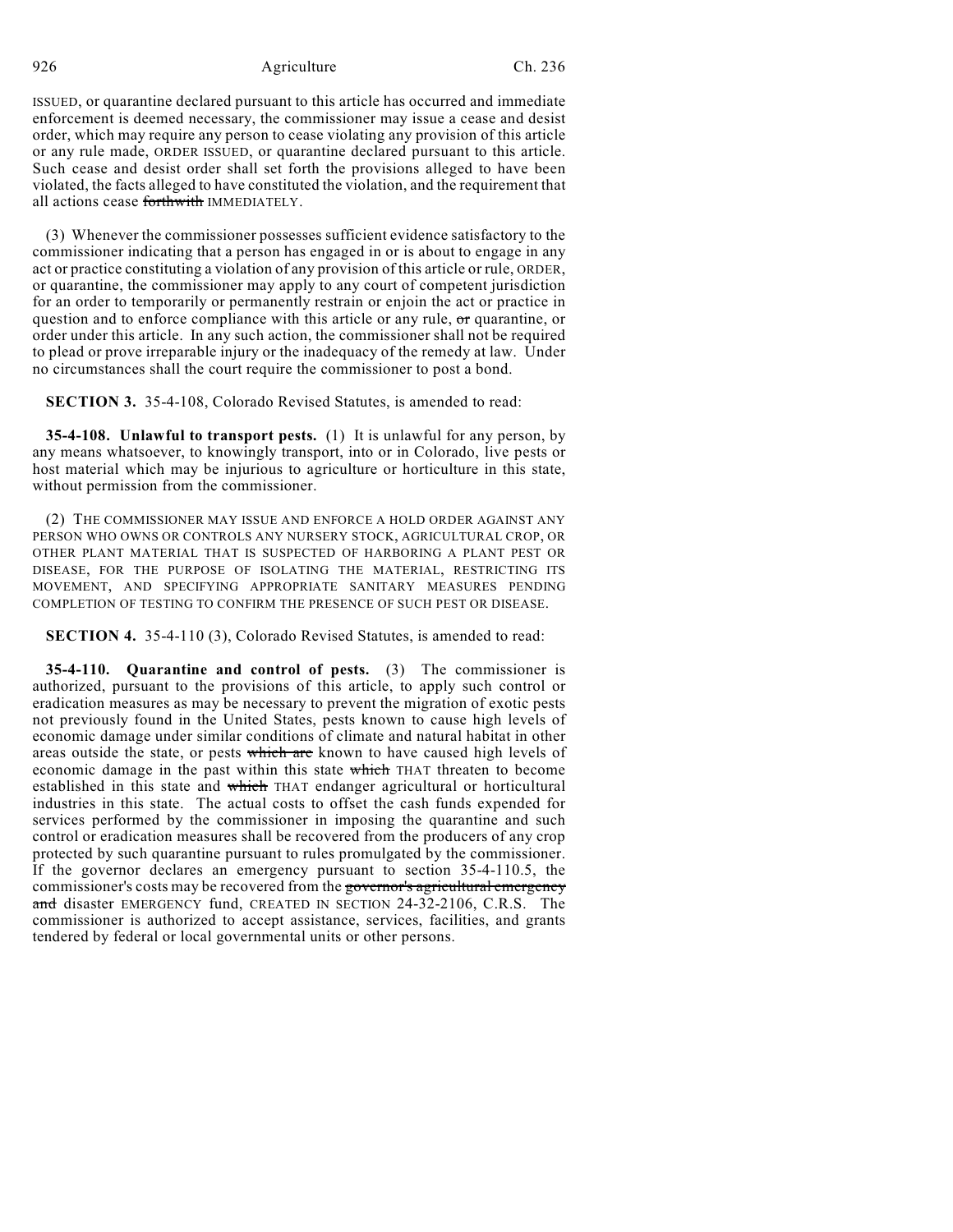## **SECTION 5.** 35-4-111, Colorado Revised Statutes, is amended to read:

**35-4-111. Inspections - certificates - remedial measures.** (1) Should any owner or bailee request an inspection of crops, plant material, or other articles or premises for pests, the commissioner shall provide such inspection and issue a certificate setting forth the facts of said inspection and shall charge the owner or bailee adequate fees to cover the cost of such inspections and certificates. The commissioner has authority to impound and prohibit movement, sale, or disposal of such crops, plant material, or other articles until such fees are paid. The release of such crops, plant material, or other articles shall also be dependent on meeting all inspection requirements.

(2) THE COMMISSIONER MAY CONDUCT INSPECTIONS AND ISSUE PHYTOSANITARY AND EXPORT CERTIFICATES ON PLANTS FOR INDIVIDUAL SHIPMENT TO OTHER STATES OR FOREIGN COUNTRIES IF THOSE PLANTS COMPLY WITH THE REQUIREMENTS OR REGULATIONS OF SUCH STATE OR FOREIGN COUNTRY. THE COMMISSIONER MAY COLLECT INSPECTION AND CERTIFICATION FEES, IN AN AMOUNT ESTABLISHED BY THE AGRICULTURAL COMMISSION, TO COVER THE DIRECT AND INDIRECT COSTS OF PROVIDING SUCH SERVICES. ALL FEES COLLECTED PURSUANT TO THIS SECTION SHALL BE TRANSMITTED TO THE STATE TREASURER, WHO SHALL CREDIT THE SAME TO THE PHYTOSANITARY INSPECTION FUND, WHICH IS HEREBY CREATED, FOR USE IN ADMINISTERING THE PROGRAM.

(3) THE COMMISSION MAY ENTER INTO COMPLIANCE AGREEMENTS WITH PRODUCERS AND DISTRIBUTORS OF NURSERY STOCK, AGRICULTURAL CROPS, AND OTHER PLANT MATERIALS FOR THE PURPOSE OF CERTIFYING SUCH PLANT MATERIALS AS PEST-FREE FOR EXPORT CERTIFICATION. AT ANY TIME AFTER ENTERING INTO SUCH AN AGREEMENT, IF THE COMMISSIONER HAS REASON TO BELIEVE THAT THE PRODUCER OR DISTRIBUTOR OF THE PLANT MATERIAL THAT IS THE SUBJECT OF THE AGREEMENT HAS FAILED TO COMPLY WITH ALL OF THE TERMS OF THE AGREEMENT, THE COMMISSIONER MAY TERMINATE THE AGREEMENT BY GIVING THE PRODUCER OR DISTRIBUTOR WRITTEN NOTICE OF SUCH TERMINATION AND THE GROUNDS THEREFOR.

**SECTION 6.** 35-4-113 (2), Colorado Revised Statutes, is amended, and the said 35-4-113 is further amended BY THE ADDITION OF A NEW SUBSECTION, to read:

**35-4-113. Federal agreements.** (2) The commissioner may enter into agreements with any agency of the federal government for the purposes of inspecting sites and plants and monitoring compliance with post-entry quarantine as required by the federal "Plant Quarantine Act of 1912", 7 U.S.C. sec. 154, as amended "PLANT PROTECTION ACT", 7 U.S.C. SEC. 7712, AS AMENDED, and the rules and regulations promulgated PURSUANT thereto. The actual costs to offset the cash funds expended by the commissioner pursuant to such agreement, including, but not limited to, promulgating any rules necessary for the administration and enforcement of such agreement and conducting inspections of sites and plants shall be recovered from the persons who have signed post-entry quarantine growing agreements covering the sites where the articles are grown or, if no such agreement exists, from the owners of the articles at the growing sites.

(3) THE COMMISSIONER MAY ENTER INTO COOPERATIVE AGREEMENTS WITH ANY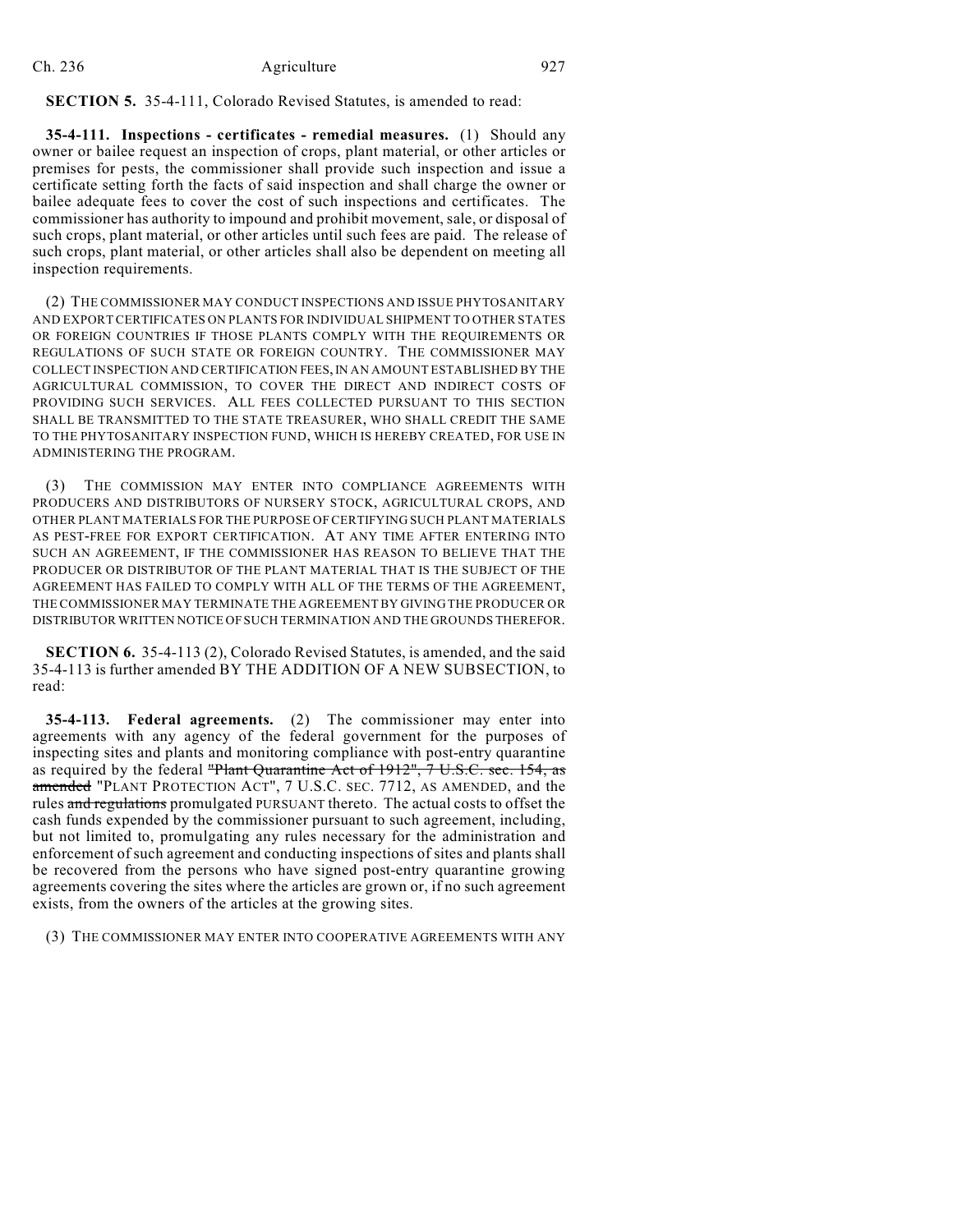OTHER STATE OR FEDERAL AGENCY FOR THE PURPOSE OF CONDUCTING INSPECTIONS AND ISSUING PHYTOSANITARY CERTIFICATES PURSUANT TO SECTION 35-4-111.

**SECTION 7.** Title 35, Colorado Revised Statutes, is amended BY THE ADDITION OF A NEW ARTICLE to read:

# **ARTICLE 4.5 Pest Control Compact**

**35-4.5-101. Pest control compact.** (1) THE GENERAL ASSEMBLY HEREBY APPROVES THE PEST CONTROL COMPACT, WHICH IS HEREBY ENACTED INTO LAW AND ENTERED INTO WITH ALL OTHER JURISDICTIONS LEGALLY JOINING THEREIN IN THE FORM SUBSTANTIALLY AS FOLLOWS:

PEST CONTROL COMPACT

Article I Findings

THE PARTY STATES FIND THAT:

(a) IN THE ABSENCE OF THE HIGHER DEGREE OF COOPERATION AMONG THEM POSSIBLE UNDER THIS COMPACT, THE ANNUAL LOSS OF APPROXIMATELY 137 BILLION DOLLARS FROM THE DEPREDATIONS OF PESTS IS VIRTUALLY CERTAIN TO CONTINUE, IF NOT TO INCREASE.

(b) BECAUSE OF THE VARYING CLIMATIC, GEOGRAPHIC AND ECONOMIC FACTORS, EACH STATE MAY BE AFFECTED DIFFERENTLY BY PARTICULAR SPECIES OF PESTS; BUT ALL STATES SHARE THE INABILITY TO PROTECT THEMSELVES FULLY AGAINST THOSE PESTS WHICH PRESENT SERIOUS DANGERS TO THEM.

(c) THE MIGRATORY CHARACTER OF PEST INFESTATIONS MAKES IT NECESSARY FOR STATES BOTH ADJACENT TO AND DISTANT FROM ONE ANOTHER, TO COMPLEMENT EACH OTHER'S ACTIVITIES WHEN FACED WITH CONDITIONS OF INFESTATION AND REINFESTATION.

(d) WHILE EVERY STATE IS SERIOUSLY AFFECTED BY A SUBSTANTIAL NUMBER OF PESTS, AND EVERY STATE IS SUSCEPTIBLE OF INFESTATION BY MANY SPECIES OF PESTS NOT NOW CAUSING DAMAGE TO ITS CROPS AND PLANT LIFE AND PRODUCTS, THE FACT THAT RELATIVELY FEW SPECIES OF PESTS PRESENT EQUAL DANGER TO OR ARE OF INTEREST TO ALL STATES MAKES THE ESTABLISHMENT AND OPERATION OF AN INSURANCE FUND, FROM WHICH INDIVIDUAL STATES MAY OBTAIN FINANCIAL SUPPORT FOR PEST CONTROL PROGRAMS OF BENEFIT TO THEM IN OTHER STATES AND TO WHICH THEY MAY CONTRIBUTE IN ACCORDANCE WITH THEIR RELATIVE INTEREST, THE MOST EQUITABLE MEANS OF FINANCING COOPERATIVE PEST ERADICATION AND CONTROL PROGRAMS.

> Article II Definitions

AS USED IN THIS COMPACT, UNLESS THE CONTEXT CLEARLY REQUIRES A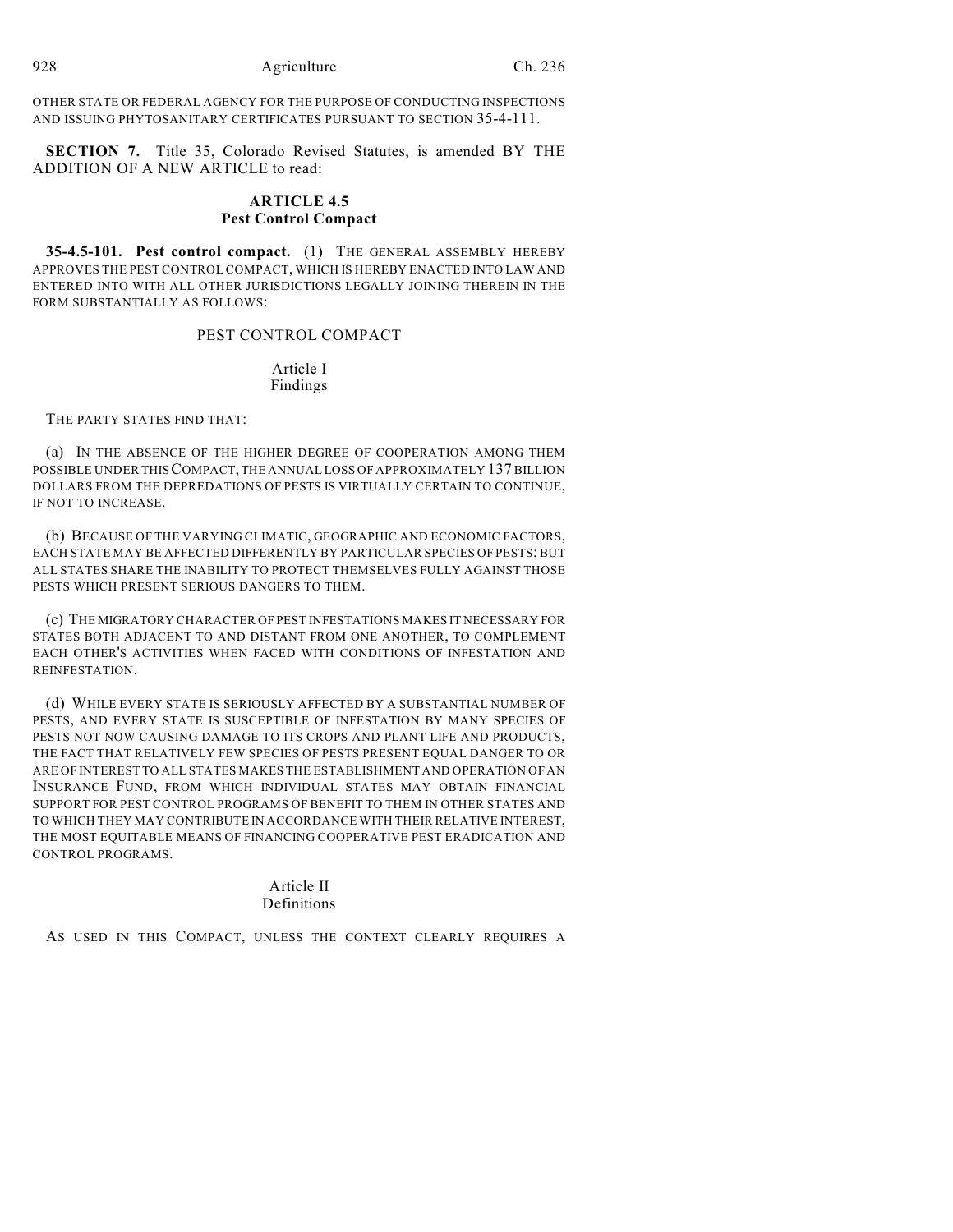DIFFERENT CONSTRUCTION:

(a) "STATE" MEANS A STATE, TERRITORY OR POSSESSION OF THE UNITED STATES, THE DISTRICT OF COLUMBIA, AND THE COMMONWEALTH OF PUERTO RICO.

(b) "REQUESTING STATE" MEANS A STATE WHICH INVOKES THE PROCEDURES OF THE COMPACT TO SECURE THE UNDERTAKING OR INTENSIFICATION OF MEASURES TO CONTROL OR ERADICATE ONE OR MORE PESTS WITHIN ONE OR MORE OTHER STATES.

(c) "RESPONDING STATE" MEANS A STATE REQUESTED TO UNDERTAKE OR INTENSIFY THE MEASURES REFERRED TO IN SUBDIVISION (b) OF THIS ARTICLE.

(d) "PEST" MEANS ANY INVERTEBRATE ANIMAL, PATHOGEN, PARASITIC PLANT OR SIMILAR OR ALLIED ORGANISM WHICH CAN CAUSE DISEASE OR DAMAGE IN ANY CROPS, TREES, SHRUBS, GRASSES, OR OTHER PLANTS OF SUBSTANTIAL VALUE.

(e) "INSURANCE FUND" MEANS THE PEST CONTROL INSURANCE FUND ESTABLISHED PURSUANT TO THIS COMPACT.

(f) "GOVERNING BOARD" MEANS THE ADMINISTRATORS OF THIS COMPACT REPRESENTING ALL OF THE PARTY STATES WHEN SUCH ADMINISTRATORS ARE ACTING AS A BODY IN PURSUANCE OF AUTHORITY VESTED IN THEM BY THIS COMPACT.

(g) "EXECUTIVE COMMITTEE" MEANS THE COMMITTEE ESTABLISHED PURSUANT TO ARTICLE V (e) OF THIS COMPACT.

## Article III The Insurance Fund

THERE IS HEREBY ESTABLISHED A PEST CONTROL INSURANCE FUND FOR THE PURPOSE OF FINANCING OTHER THAN NORMAL PEST CONTROL OPERATIONS WHICH STATES MAY BE CALLED UPON TO ENGAGE IN PURSUANT TO THIS COMPACT. THE INSURANCE FUND SHALL CONTAIN MONEYS APPROPRIATED TO IT BY THE PARTY STATES AND ANY DONATIONS AND GRANTS ACCEPTED BY IT. ALL APPROPRIATIONS, EXCEPT AS CONDITIONED BY THE RIGHTS AND OBLIGATIONS OF PARTY STATES EXPRESSLY SET FORTH IN THIS COMPACT, SHALL BE UNCONDITIONAL AND MAY NOT BE RESTRICTED BY THE APPROPRIATING STATE TO USE IN THE CONTROL OF ANY SPECIFIED PEST OR PESTS. DONATIONS AND GRANTS MAY BE CONDITIONAL OR UNCONDITIONAL, PROVIDED THAT THE INSURANCE FUND SHALL NOT ACCEPT ANY DONATION OR GRANT WHOSE TERMS ARE INCONSISTENT WITH ANY PROVISION OF THIS COMPACT.

# Article IV

### The Insurance Fund, Internal Operations and Management

(a) THE INSURANCE FUND SHALL BE ADMINISTERED BY A GOVERNING BOARD AND EXECUTIVE COMMITTEE AS HEREINAFTER PROVIDED. THE ACTIONS OF THE GOVERNING BOARD AND THE EXECUTIVE COMMITTEE PURSUANT TO THIS COMPACT SHALL BE DEEMED THE ACTIONS OF THE INSURANCE FUND.

(b) THE MEMBERS OF THE GOVERNING BOARD SHALL BE ENTITLED TO ONE VOTE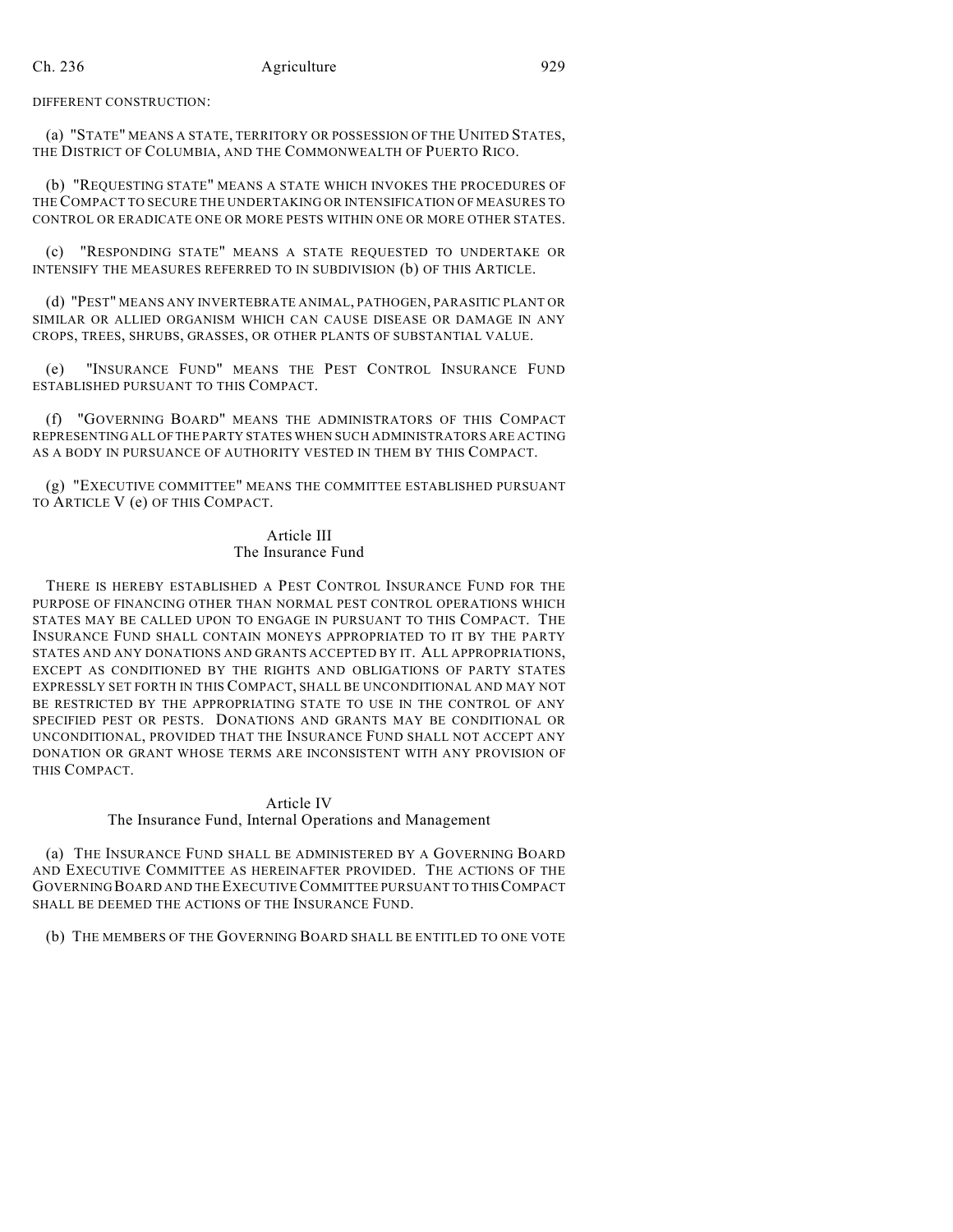ON SUCH BOARD. NO ACTION OF THE GOVERNING BOARD SHALL BE BINDING UNLESS TAKEN AT A MEETING AT WHICH A MAJORITY OF THE TOTAL NUMBER OF VOTES ON THE GOVERNING BOARD IS CAST IN FAVOR THEREOF. ACTION OF THE GOVERNING BOARD SHALL BE ONLY AT A MEETING AT WHICH A MAJORITY OF THE MEMBERS ARE PRESENT.

(c) THE INSURANCE FUND SHALL HAVE A SEAL WHICH MAY BE EMPLOYED AS AN OFFICIAL SYMBOL AND WHICH MAY BE AFFIXED TO DOCUMENTS AND OTHERWISE USED AS THE GOVERNING BOARD MAY PROVIDE.

(d) THE GOVERNING BOARD SHALL ELECT ANNUALLY, FROM AMONG ITS MEMBERS, A CHAIRMAN, A VICE CHAIRMAN, A SECRETARY AND A TREASURER. THE CHAIRMAN MAY NOT SUCCEED HIMSELF. THE GOVERNING BOARD MAY APPOINT AN EXECUTIVE DIRECTOR AND FIX HIS DUTIES AND HIS COMPENSATION, IF ANY. SUCH EXECUTIVE DIRECTOR SHALL SERVE AT THE PLEASURE OF THE GOVERNING BOARD. THE GOVERNING BOARD SHALL MAKE PROVISION FOR THE BONDING OF SUCH OF THE OFFICERS AND EMPLOYEES OF THE INSURANCE FUND AS MAY BE APPROPRIATE.

(e) IRRESPECTIVE OF THE CIVIL SERVICE, PERSONNEL OR OTHER MERIT SYSTEM LAWS OF ANY OF THE PARTY STATES, THE EXECUTIVE DIRECTOR, OR IF THERE BE NO EXECUTIVE DIRECTOR, THE CHAIRMAN, IN ACCORDANCE WITH SUCH PROCEDURES AS THE BYLAWS MAY PROVIDE, SHALL APPOINT, REMOVE OR DISCHARGE SUCH PERSONNEL AS MAY BE NECESSARY FOR THE PERFORMANCE OF THE FUNCTIONS OF THE INSURANCE FUND AND SHALL FIX THE DUTIES AND COMPENSATION OF SUCH PERSONNEL. THE GOVERNING BOARD IN ITS BYLAWS SHALL PROVIDE FOR THE PERSONNEL POLICIES AND PROGRAMS OF THE INSURANCE FUND.

(f) THE INSURANCE FUND MAY BORROW, ACCEPT OR CONTRACT FOR THE SERVICES OF PERSONNEL FROM ANY STATE, THE UNITED STATES, OR ANY OTHER GOVERNMENTAL AGENCY, OR FROM ANY PERSON, FIRM, ASSOCIATION, OR CORPORATION.

(g) THE INSURANCE FUND MAY ACCEPT FOR ANY OF ITS PURPOSES AND FUNCTIONS UNDER THIS COMPACT ANY AND ALL DONATIONS, AND GRANTS OF MONEY, EQUIPMENT, SUPPLIES, MATERIALS, AND SERVICES, CONDITIONAL OR OTHERWISE, FROM ANY STATE, THE UNITED STATES, OR ANY OTHER GOVERNMENTAL AGENCY, OR FROM ANY PERSON, FIRM, ASSOCIATION, OR CORPORATION, AND MAY RECEIVE, UTILIZE AND DISPOSE OF THE SAME. ANY DONATION, GIFT, OR GRANT ACCEPTED BY THE GOVERNING BOARD PURSUANT TO THIS PARAGRAPH OR SERVICES BORROWED PURSUANT TO PARAGRAPH (f) OF THIS ARTICLE SHALL BE REPORTED IN THE ANNUAL REPORT OF THE INSURANCE FUND. SUCH REPORT SHALL INCLUDE THE NATURE, AMOUNT AND CONDITIONS, IF ANY, OF THE DONATION, GIFT, GRANT, OR SERVICES BORROWED AND THE IDENTITY OF THE DONOR OR LENDER.

(h) THE GOVERNING BOARD SHALL ADOPT BYLAWS FOR THE CONDUCT OF THE BUSINESS OF THE INSURANCE FUND AND SHALL HAVE THE POWER TO AMEND AND TO RESCIND THESE BYLAWS. THE INSURANCE FUND SHALL PUBLISH ITS BYLAWS IN CONVENIENT FORM AND SHALL FILE A COPY THEREOF AND A COPY OF ANY AMENDMENT THERETO WITH THE APPROPRIATE AGENCY OR OFFICER IN EACH OF THE PARTY STATES.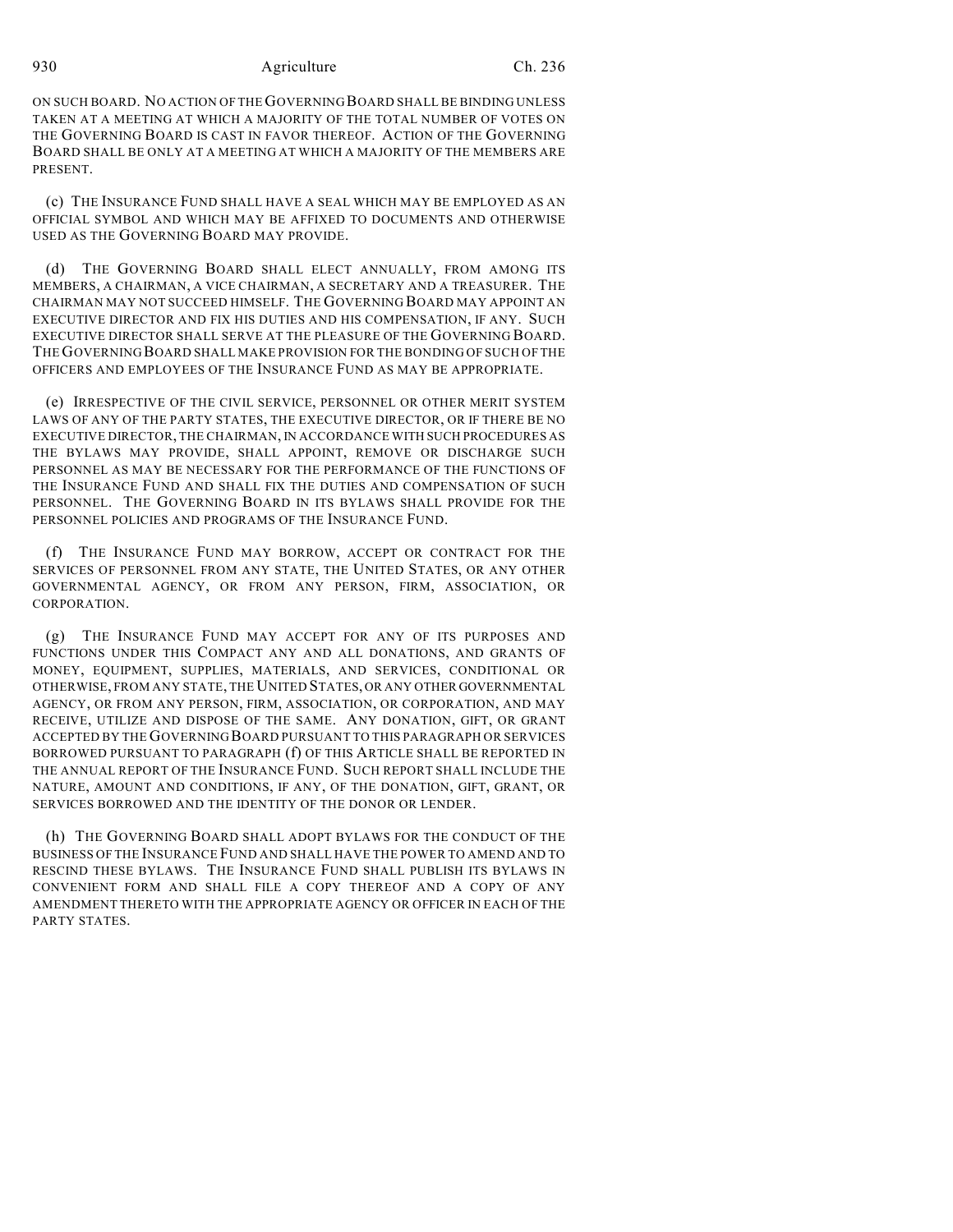(i) THE INSURANCE FUND ANNUALLY SHALL MAKE TO THE GOVERNOR AND LEGISLATURE OF EACH PARTY STATE A REPORT COVERING ITS ACTIVITIES FOR THE PRECEDING YEAR. THE INSURANCE FUND MAY MAKE SUCH ADDITIONAL REPORTS AS IT MAY DEEM DESIRABLE.

(j) IN ADDITION TO THE POWERS AND DUTIES SPECIFICALLY AUTHORIZED AND IMPOSED, THE INSURANCE FUND MAY DO SUCH OTHER THINGS AS ARE NECESSARY AND INCIDENTAL TO THE CONDUCT OF ITS AFFAIRS PURSUANT TO THIS COMPACT.

### Article V Compact and Insurance Fund Administration

(a) IN EACH PARTY STATE THERE SHALL BE A COMPACT ADMINISTRATOR, WHO SHALL BE SELECTED AND SERVE IN SUCH MANNER AS THE LAWS OF HIS STATE MAY PROVIDE, AND WHO SHALL:

i. ASSIST IN THE COORDINATION OF ACTIVITIES PURSUANT TO THE COMPACT IN HIS STATE; AND

ii. REPRESENT HIS STATE ON THE GOVERNING BOARD OF THE INSURANCE FUND.

(b) IF THE LAWS OF THE UNITED STATES SPECIFICALLY SO PROVIDE, OR IF ADMINISTRATIVE PROVISION IS MADE THEREFOR WITHIN THE FEDERAL GOVERNMENT, THE UNITED STATES MAY BE REPRESENTED ON THE GOVERNING BOARD OF THE INSURANCE FUND BY NOT TO EXCEED THREE REPRESENTATIVES. ANY SUCH REPRESENTATIVE OR REPRESENTATIVES OF THE UNITED STATES SHALL BE APPOINTED AND SERVE IN SUCH MANNER AS MAY BE PROVIDED BY OR PURSUANT TO FEDERAL LAW, BUT NO SUCH REPRESENTATIVE SHALL HAVE A VOTE ON THE GOVERNING BOARD OR THE EXECUTIVE COMMITTEE THEREOF.

(c) THE GOVERNING BOARD SHALL MEET AT LEAST ONCE EACH YEAR FOR THE PURPOSE OF DETERMINING POLICIES AND PROCEDURES IN THE ADMINISTRATION OF THE INSURANCE FUND AND, CONSISTENT WITH THE PROVISIONS OF THE COMPACT, SUPERVISING AND GIVING DIRECTION TO THE EXPENDITURE OF MONEYS FROM THE INSURANCE FUND. ADDITIONAL MEETINGS OF THE GOVERNING BOARD SHALL BE HELD ON CALL OF THE CHAIRMAN, THE EXECUTIVE COMMITTEE, OR A MAJORITY OF THE MEMBERSHIP OF THE GOVERNING BOARD.

(d) AT SUCH TIMES AS IT MAY BE MEETING, THE GOVERNING BOARD SHALL PASS UPON APPLICATIONS FOR ASSISTANCE FROM THE INSURANCE FUND AND AUTHORIZE DISBURSEMENTS THEREFROM. WHEN THE GOVERNING BOARD IS NOT IN SESSION, THE EXECUTIVE COMMITTEE THEREOF SHALL ACT AS AGENT OF THE GOVERNING BOARD, WITH FULL AUTHORITY TO ACT FOR IT IN PASSING UPON SUCH APPLICATIONS.

(e) THE EXECUTIVE COMMITTEE SHALL BE COMPOSED OF THE CHAIRMAN OF THE GOVERNING BOARD AND FOUR ADDITIONAL MEMBERS OF THE GOVERNING BOARD CHOSEN BY IT SO THAT THERE SHALL BE ONE MEMBER REPRESENTING EACH OF FOUR GEOGRAPHIC GROUPINGS OF PARTY STATES. THE GOVERNING BOARD SHALL MAKE SUCH GEOGRAPHIC GROUPINGS. IF THERE IS REPRESENTATION OF THE UNITED STATES ON THE GOVERNING BOARD, ONE SUCH REPRESENTATIVE MAY MEET WITH THE EXECUTIVE COMMITTEE. THE CHAIRMAN OF THE GOVERNING BOARD SHALL BE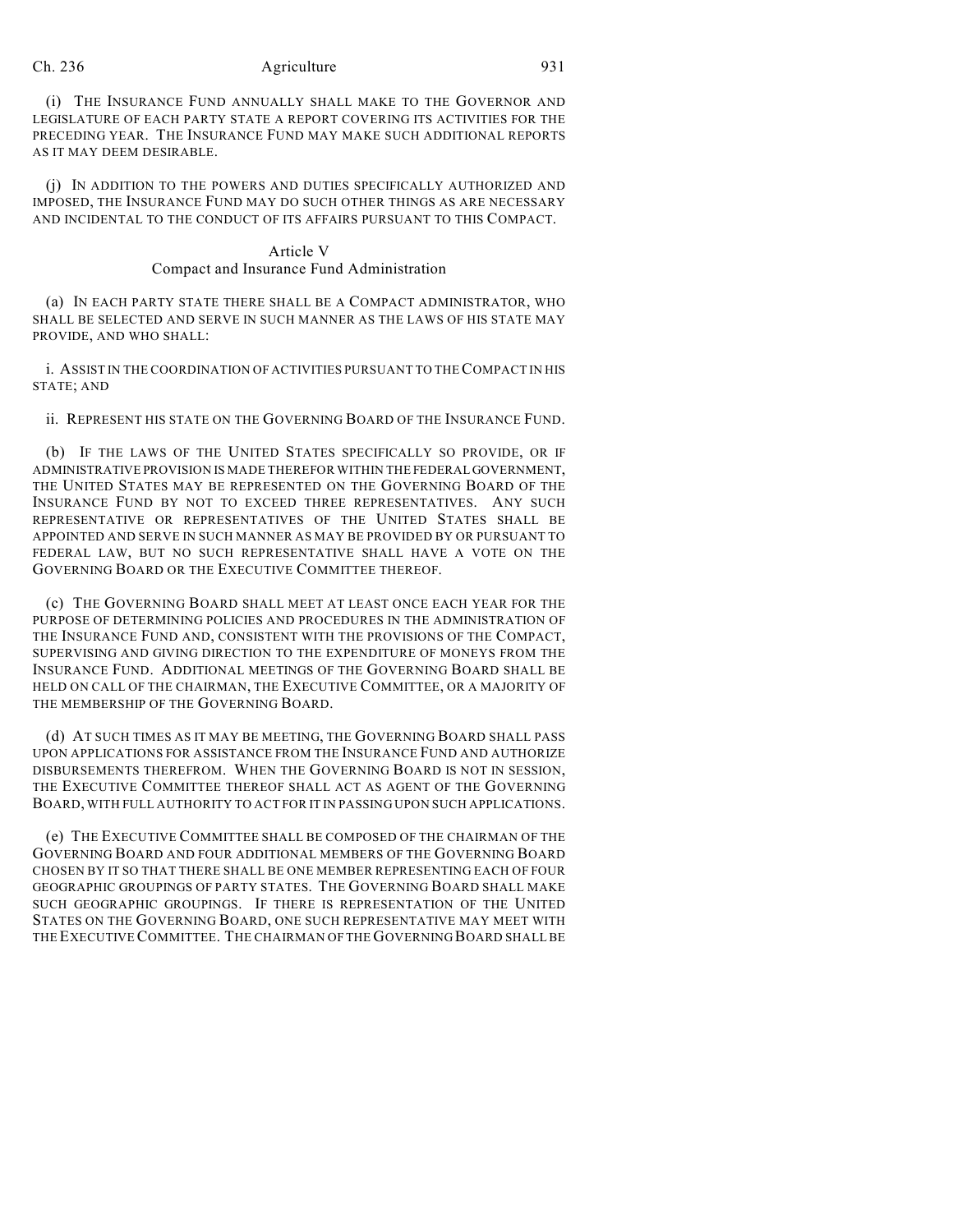CHAIRMAN OF THE EXECUTIVE COMMITTEE. NO ACTION OF THE EXECUTIVE COMMITTEE SHALL BE BINDING UNLESS TAKEN AT A MEETING AT WHICH AT LEAST FOUR MEMBERS OF SUCH COMMITTEE ARE PRESENT AND VOTE IN FAVOR THEREOF. NECESSARY EXPENSES OF EACH OF THE FIVE MEMBERS OF THE EXECUTIVE COMMITTEE INCURRED IN ATTENDING MEETINGS OF SUCH COMMITTEE, WHEN NOT HELD AT THE SAME TIME AND PLACE AS A MEETING OF THE GOVERNING BOARD, SHALL BE CHARGES AGAINST THE INSURANCE FUND.

## Article VI Assistance and Reimbursement

(a) EACH PARTY STATE PLEDGES TO EACH OTHER PARTY STATE THAT IT WILL EMPLOY ITS BEST EFFORTS TO ERADICATE, OR CONTROL WITHIN THE STRICTEST PRACTICABLE LIMITS, ANY AND ALL PESTS. IT IS RECOGNIZED THAT PERFORMANCE OF THIS RESPONSIBILITY INVOLVES:

i. THE MAINTENANCE OF PEST CONTROL AND ERADICATION ACTIVITIES OF INTERSTATE SIGNIFICANCE BY A PARTY STATE AT A LEVEL THAT WOULD BE REASONABLE FOR ITS OWN PROTECTION IN THE ABSENCE OF THIS COMPACT.

ii. THE MEETING OF EMERGENCY OUTBREAKS OR INFESTATIONS OF INTERSTATE SIGNIFICANCE TO NO LESS AN EXTENT THAN WOULD HAVE BEEN DONE IN THE ABSENCE OF THIS COMPACT.

(b) WHENEVER A PARTY STATE IS THREATENED BY A PEST NOT PRESENT WITHIN ITS BORDERS BUT PRESENT WITHIN ANOTHER PARTY STATE, OR WHENEVER A PARTY STATE IS UNDERTAKING OR ENGAGED IN ACTIVITIES FOR THE CONTROL OR ERADICATION OF A PEST OR PESTS, AND FINDS THAT SUCH ACTIVITIES ARE OR WOULD BE IMPRACTICABLE OR SUBSTANTIALLY MORE DIFFICULT OF SUCCESS BY REASON OF FAILURE OF ANOTHER PARTY STATE TO COPE WITH INFESTATION OR THREATENED INFESTATION, THAT STATE MAY REQUEST THE GOVERNING BOARD TO AUTHORIZE EXPENDITURES FROM THE INSURANCE FUND FOR ERADICATION OR CONTROL MEASURES TO BE TAKEN BY ONE OR MORE OF SUCH OTHER PARTY STATES AT A LEVEL SUFFICIENT TO PREVENT, OR TO REDUCE TO THE GREATEST PRACTICABLE EXTENT, INFESTATION OR REINFESTATION OF THE REQUESTING STATE. UPON SUCH AUTHORIZATION THE RESPONDING STATE OR STATES SHALL TAKE OR INCREASE SUCH ERADICATION OR CONTROL MEASURES AS MAY BE WARRANTED. A RESPONDING STATE SHALL USE MONEYS AVAILABLE FROM THE INSURANCE FUND EXPEDITIOUSLY AND EFFICIENTLY TO ASSIST IN AFFORDING THE PROTECTION REQUESTED.

(c) IN ORDER TO APPLY FOR EXPENDITURES FROM THE INSURANCE FUND, A REQUESTING STATE SHALL SUBMIT THE FOLLOWING IN WRITING:

i. A DETAILED STATEMENT OF THE CIRCUMSTANCES WHICH OCCASION THE REQUEST FOR THE INVOKING OF THE COMPACT.

ii. EVIDENCE THAT THE PEST ON ACCOUNT OF WHOSE ERADICATION OR CONTROL ASSISTANCE IS REQUESTED CONSTITUTES A DANGER TO AN AGRICULTURAL OR FOREST CROP, PRODUCT, TREE, SHRUB, GRASS, OR OTHER PLANT HAVING A SUBSTANTIAL VALUE TO THE REQUESTING STATE.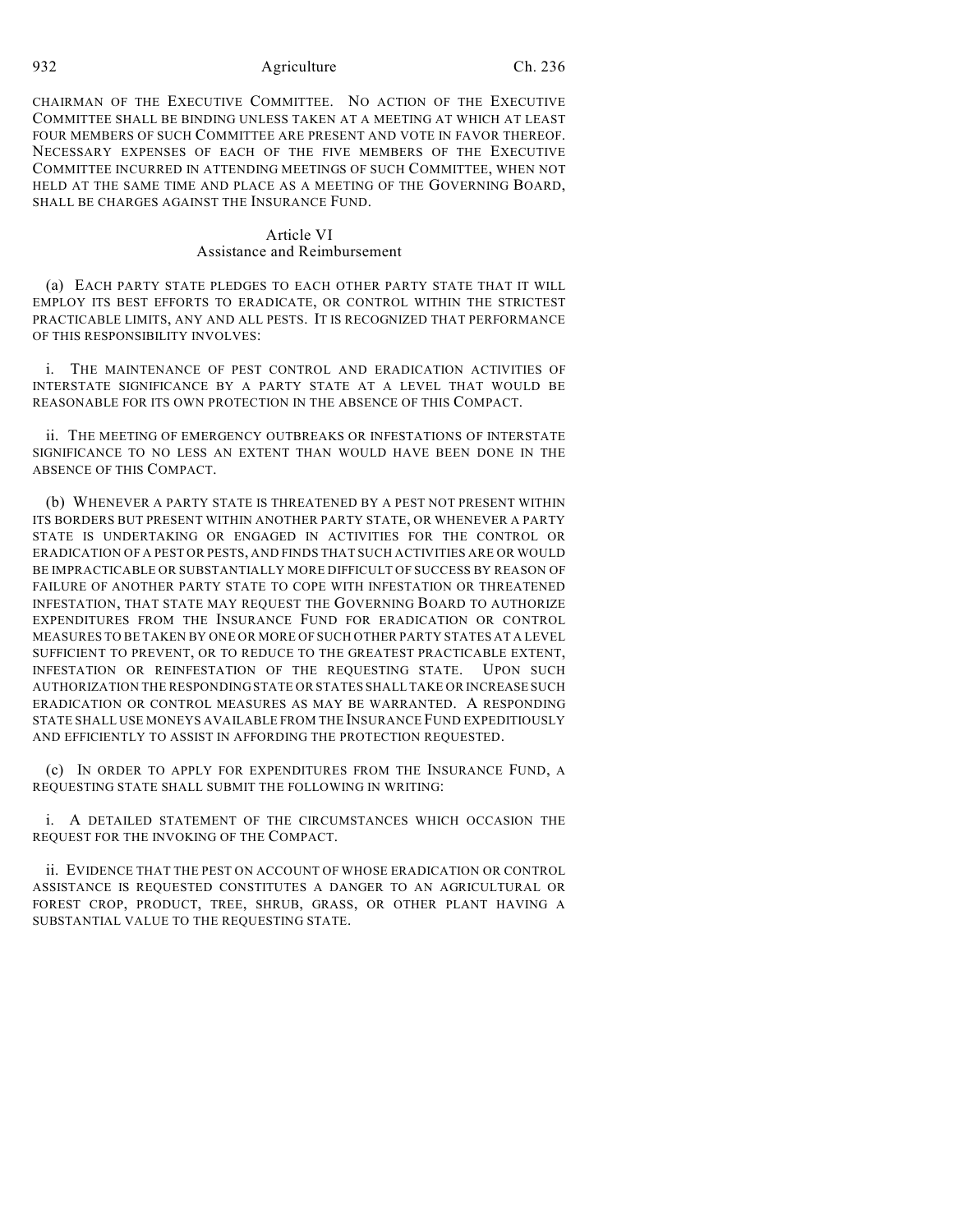iii. A STATEMENT OF THE EXTENT OF THE PRESENT AND PROJECTED PROGRAM OF THE REQUESTING STATE AND ITS SUBDIVISIONS, INCLUDING FULL INFORMATION AS TO THE LEGAL AUTHORITY FOR THE CONDUCT OF SUCH PROGRAM OR PROGRAMS AND THE EXPENDITURES BEING MADE OR BUDGETED THEREFOR, IN CONNECTION WITH THE ERADICATION, CONTROL, OR PREVENTION OF INTRODUCTION OF THE PEST CONCERNED.

iv. PROOF THAT THE EXPENDITURES BEING MADE OR BUDGETED AS DETAILED IN ITEM iii DO NOT CONSTITUTE A REDUCTION OF THE EFFORT FOR THE CONTROL OR ERADICATION OF THE PEST CONCERNED OR, IF THERE IS A REDUCTION, THE REASONS WHY THE LEVEL OF PROGRAM DETAILED IN ITEM iii CONSTITUTES A NORMAL LEVEL OF PEST CONTROL ACTIVITY.

v. A DECLARATION AS TO WHETHER, TO THE BEST OF ITS KNOWLEDGE AND BELIEF, THE CONDITIONS WHICH IN ITS VIEW OCCASION THE INVOKING OF THE COMPACT IN THE PARTICULAR INSTANCE CAN BE ABATED BY A PROGRAM UNDERTAKEN WITH THE AID OF MONEYS FROM THE INSURANCE FUND IN ONE YEAR OR LESS, OR WHETHER THE REQUEST IS FOR AN INSTALLMENT IN A PROGRAM WHICH IS LIKELY TO CONTINUE FOR A LONGER PERIOD OF TIME.

vi. SUCH OTHER INFORMATION AS THE GOVERNING BOARD MAY REQUIRE CONSISTENT WITH THE PROVISIONS OF THIS COMPACT.

(d) THE GOVERNING BOARD OR EXECUTIVE COMMITTEE SHALL GIVE DUE NOTICE OF ANY MEETING AT WHICH AN APPLICATION FOR ASSISTANCE FROM THE INSURANCE FUND IS TO BE CONSIDERED. SUCH NOTICE SHALL BE GIVEN TO THE COMPACT ADMINISTRATOR OF EACH PARTY STATE AND TO SUCH OTHER OFFICERS AND AGENCIES AS MAY BE DESIGNATED BY THE LAWS OF THE PARTY STATES. THE REQUESTING STATE AND ANY OTHER PARTY STATE SHALL BE ENTITLED TO BE REPRESENTED AND PRESENT EVIDENCE AND ARGUMENT AT SUCH MEETING.

(e) UPON THE SUBMISSION AS REQUIRED BY PARAGRAPH (c) OF THIS ARTICLE AND SUCH OTHER INFORMATION AS IT MAY HAVE OR ACQUIRE, AND UPON DETERMINING THAT AN EXPENDITURE OF FUNDS IS WITHIN THE PURPOSES OF THIS COMPACT AND JUSTIFIED THEREBY, THE GOVERNING BOARD OR EXECUTIVE COMMITTEE SHALL AUTHORIZE SUPPORT OF THE PROGRAM. THE GOVERNING BOARD OR EXECUTIVE COMMITTEE MAY MEET AT ANY TIME OR PLACE FOR THE PURPOSE OFRECEIVING AND CONSIDERING AN APPLICATION. ANY AND ALL DETERMINATIONS OF THE GOVERNING BOARD OR EXECUTIVE COMMITTEE, WITH RESPECT TO AN APPLICATION, TOGETHER WITH THE REASONS THEREFOR SHALL BE RECORDED AND SUBSCRIBED IN SUCH MANNER AS TO SHOW AND PRESERVE THE VOTES OF THE INDIVIDUAL MEMBERS THEREOF.

(f) A REQUESTING STATE WHICH IS DISSATISFIED WITH A DETERMINATION OF THE EXECUTIVE COMMITTEE SHALL UPON NOTICE IN WRITING GIVEN WITHIN TWENTY DAYS OF THE DETERMINATION WITH WHICH IT IS DISSATISFIED, BE ENTITLED TO RECEIVE A REVIEW THEREOF AT THE NEXT MEETING OF THE GOVERNING BOARD. DETERMINATIONS OF THE EXECUTIVE COMMITTEE SHALL BE REVIEWABLE ONLY BY THE GOVERNING BOARD AT ONE OF ITS REGULAR MEETINGS, OR AT A SPECIAL MEETING HELD IN SUCH MANNER AS THE GOVERNING BOARD MAY AUTHORIZE.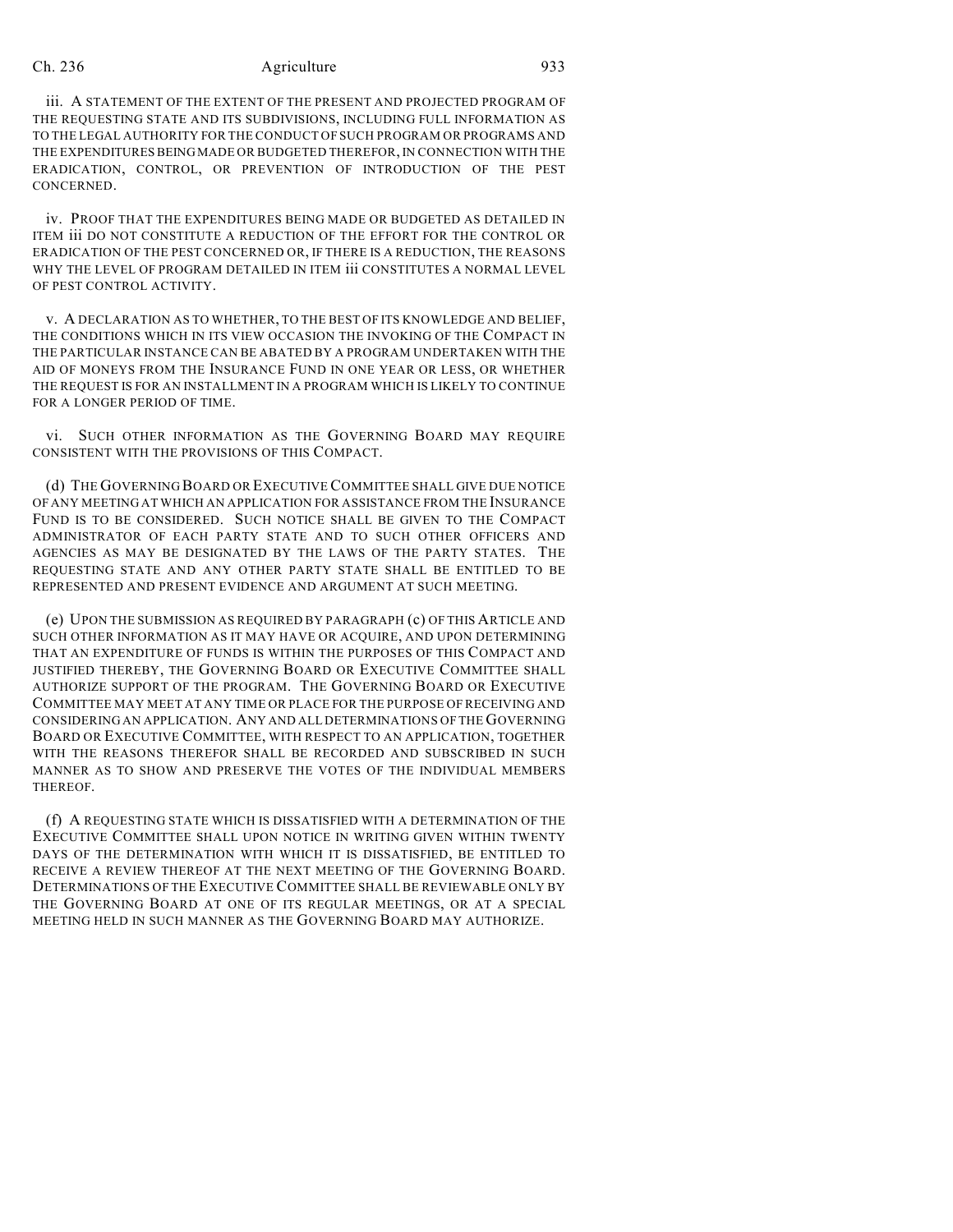(g) RESPONDING STATES REQUIRED TO UNDERTAKE OR INCREASE MEASURES PURSUANT TO THIS COMPACT MAY RECEIVE MONEYS FROM THE INSURANCE FUND, EITHER AT THE TIME OR TIMES WHEN SUCH STATE INCURS EXPENDITURES ON ACCOUNT OF SUCH MEASURES, OR AS REIMBURSEMENT FOR EXPENSES INCURRED AND CHARGEABLE TO THE INSURANCE FUND. THE GOVERNING BOARD SHALL ADOPT AND, FROM TIME TO TIME, MAY AMEND OR REVISE PROCEDURES FOR SUBMISSION OF CLAIMS UPON IT AND FOR PAYMENT THEREOF.

(h) BEFORE AUTHORIZING THE EXPENDITURE OF MONEYS FROM THE INSURANCE FUND PURSUANT TO AN APPLICATION OF A REQUESTING STATE, THE INSURANCE FUND SHALL ASCERTAIN THE EXTENT AND NATURE OF ANY TIMELY ASSISTANCE OR PARTICIPATION WHICH MAY BE AVAILABLE FROM THE FEDERAL GOVERNMENT AND SHALL REQUEST THE APPROPRIATE AGENCY OR AGENCIES OF THE FEDERAL GOVERNMENT FOR SUCH ASSISTANCE AND PARTICIPATION.

(i) THE INSURANCE FUND MAY NEGOTIATE AND EXECUTE A MEMORANDUM OF UNDERSTANDING OR OTHER APPROPRIATE INSTRUMENT DEFINING THE EXTENT AND DEGREE OF ASSISTANCE OR PARTICIPATION BETWEEN AND AMONG THE INSURANCE FUND, COOPERATING FEDERAL AGENCIES, STATES, AND ANY OTHER ENTITIES **CONCERNED.** 

## Article VII Advisory and Technical Committees

THE GOVERNING BOARD MAY ESTABLISH ADVISORY AND TECHNICAL COMMITTEES COMPOSED OF STATE, LOCAL, AND FEDERAL OFFICIALS, AND PRIVATE PERSONS TO ADVISE IT WITH RESPECT TO ANY ONE OR MORE OF ITS FUNCTIONS. ANY SUCH ADVISORY OR TECHNICAL COMMITTEE, OR ANY MEMBER OR MEMBERS THEREOF MAY MEET WITH AND PARTICIPATE IN ITS DELIBERATIONS UPON REQUEST OF THE GOVERNING BOARD OR EXECUTIVE COMMITTEE. AN ADVISORY OR TECHNICAL COMMITTEE MAY FURNISH INFORMATION AND RECOMMENDATIONS WITH RESPECT TO ANY APPLICATION FOR ASSISTANCE FROM THE INSURANCE FUND BEING CONSIDERED BY SUCH BOARD OR COMMITTEE AND THE BOARD OR COMMITTEE MAY RECEIVE AND CONSIDER THE SAME: PROVIDED THAT ANY PARTICIPANT IN A MEETING OF THE GOVERNING BOARD OR EXECUTIVE COMMITTEE HELD PURSUANT TO ARTICLE VI (d) OF THE COMPACT SHALL BE ENTITLED TO KNOW THE SUBSTANCE OF ANY SUCH INFORMATION AND RECOMMENDATIONS, AT THE TIME OF THE MEETING IF MADE PRIOR THERETO OR AS A PART THEREOF OR, IF MADE THEREAFTER, NO LATER THAN THE TIME AT WHICH THE GOVERNING BOARD OR EXECUTIVE COMMITTEE MAKES ITS DISPOSITION OF THE APPLICATION.

# Article VIII

### Relations with Nonparty Jurisdictions

(a) A PARTY STATE MAY MAKE APPLICATION FOR ASSISTANCE FROM THE INSURANCE FUND IN RESPECT OF A PEST IN A NONPARTY STATE. SUCH APPLICATION SHALL BE CONSIDERED AND DISPOSED OF BY THE GOVERNING BOARD OR EXECUTIVE COMMITTEE IN THE SAME MANNER AS AN APPLICATION WITH RESPECT TO A PEST WITHIN A PARTY STATE, EXCEPT AS PROVIDED IN THIS ARTICLE.

(b) AT OR IN CONNECTION WITH ANY MEETING OF THE GOVERNING BOARD OR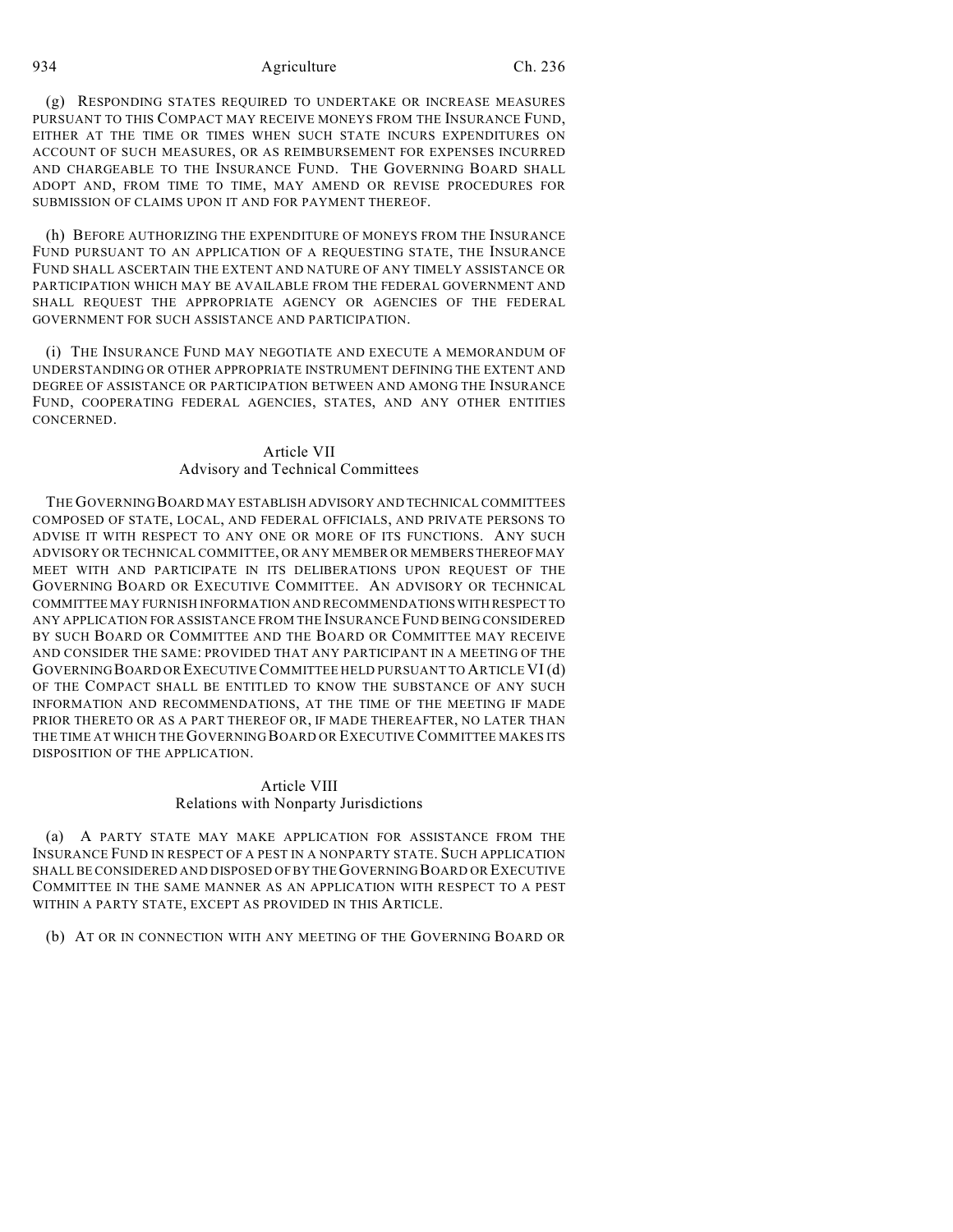EXECUTIVE COMMITTEE HELD PURSUANT TO ARTICLE VI (d) OF THIS COMPACT A NONPARTY STATE SHALL BE ENTITLED TO APPEAR, PARTICIPATE, AND RECEIVE INFORMATION ONLY TO SUCH EXTENT AS THE GOVERNING BOARD OR EXECUTIVE COMMITTEE MAY PROVIDE. A NONPARTY STATE SHALL NOT BE ENTITLED TO REVIEW OF ANY DETERMINATION MADE BY THE EXECUTIVE COMMITTEE.

(c) THE GOVERNING BOARD OR EXECUTIVE COMMITTEE SHALL AUTHORIZE EXPENDITURES FROM THE INSURANCE FUND TO BE MADE IN A NONPARTY STATE ONLY AFTER DETERMINING THAT THE CONDITIONS IN SUCH STATE AND THE VALUE OF SUCH EXPENDITURES TO THE PARTY STATES AS A WHOLE JUSTIFY THEM. THE GOVERNING BOARD OR EXECUTIVE COMMITTEE MAY SET ANY CONDITIONS WHICH IT DEEMS APPROPRIATE WITH RESPECT TO THE EXPENDITURE OF MONEYS FROM THE INSURANCE FUND IN A NONPARTY STATE AND MAY ENTER INTO SUCH AGREEMENT OR AGREEMENTS WITH NONPARTY STATES AND OTHER JURISDICTIONS OR ENTITIES AS IT MAY DEEM NECESSARY OR APPROPRIATE TO PROTECT THE INTERESTS OF THE INSURANCE FUND WITH RESPECT TO EXPENDITURES AND ACTIVITIES OUTSIDE OF PARTY STATES.

### Article IX Finance

(a) THE INSURANCE FUND SHALL SUBMIT TO THE EXECUTIVE HEAD OR DESIGNATED OFFICER OR OFFICERS OF EACH PARTY STATE A BUDGET FOR THE INSURANCE FUND FOR SUCH PERIOD AS MAY BE REQUIRED BY THE LAWS OF THAT PARTY STATE FOR A PRESENTATION TO THE LEGISLATURE THEREOF.

(b) EACH OF THE BUDGETS SHALL CONTAIN SPECIFIC RECOMMENDATIONS OF THE AMOUNT OR AMOUNTS TO BE APPROPRIATED BY EACH OF THE PARTY STATES. THE REQUEST FOR APPROPRIATIONS SHALL BE APPORTIONED AMONG THE PARTY STATES AS FOLLOWS: ONE-TENTH OF THE TOTAL BUDGET IN EQUAL SHARES AND THE REMAINDER IN PROPORTION TO THE VALUE OF AGRICULTURAL AND FOREST CROPS AND PRODUCTS, EXCLUDING ANIMALS AND ANIMAL PRODUCTS, PRODUCED IN EACH PARTY STATE. IN DETERMINING THE VALUE OF SUCH CROPS AND PRODUCTS THE INSURANCE FUND MAY EMPLOY SUCH SOURCE OR SOURCES OF INFORMATION AS IN ITS JUDGMENT PRESENT THE MOST EQUITABLE AND ACCURATE COMPARISONS AMONG THE PARTY STATES. EACH OF THE BUDGETS AND REQUESTS FOR APPROPRIATIONS SHALL INDICATE THE SOURCE OR SOURCES USED IN OBTAINING INFORMATION CONCERNING VALUE OF PRODUCTS.

(c) THE FINANCIAL ASSETS OF THE INSURANCE FUND SHALL BE MAINTAINED IN TWO ACCOUNTS TO BE DESIGNATED RESPECTIVELY AS THE "OPERATING ACCOUNT" AND THE "CLAIMS ACCOUNT." THE OPERATING ACCOUNT SHALL CONSIST ONLY OF THOSE ASSETS NECESSARY FOR THE ADMINISTRATION OF THE INSURANCE FUND DURING THE NEXT ENSUING TWO-YEAR PERIOD. THE CLAIMS ACCOUNT SHALL CONTAIN ALL MONEYS NOT INCLUDED IN THE OPERATING ACCOUNT AND SHALL NOT EXCEED THE AMOUNT REASONABLY ESTIMATED TO BE SUFFICIENT TO PAY ALL LEGITIMATE CLAIMS ON THE INSURANCE FUND FOR A PERIOD OF THREE YEARS. AT ANY TIME WHEN THE CLAIMS ACCOUNT HAS REACHED ITS MAXIMUM LIMIT OR WOULD REACH ITS MAXIMUM LIMIT BY THE ADDITION OF MONEYS REQUESTED FOR APPROPRIATION BY THE PARTY STATES, THE GOVERNING BOARD SHALL REDUCE ITS BUDGET REQUESTS ON A PRO RATA BASIS IN SUCH MANNER AS TO KEEP THE CLAIMS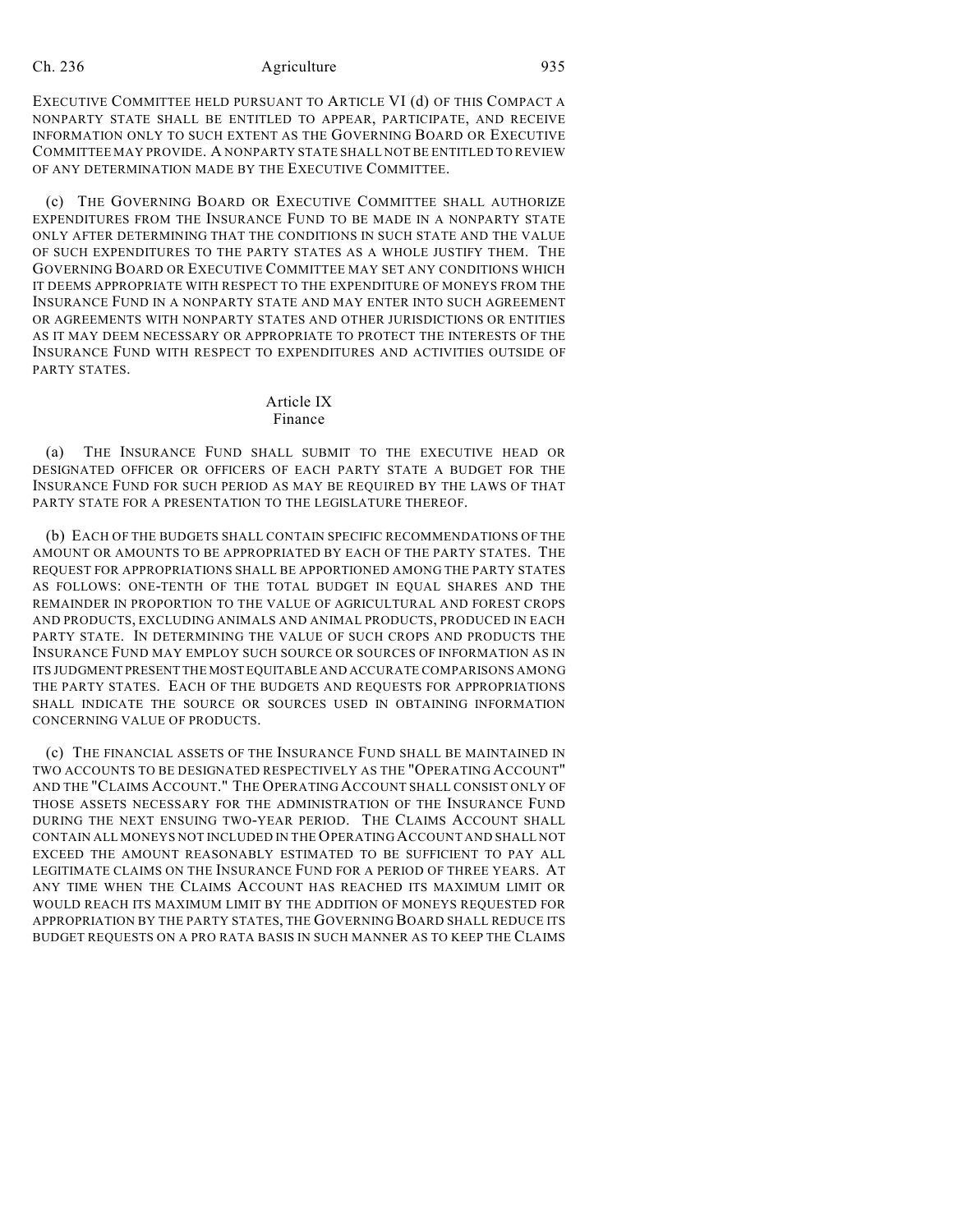ACCOUNT WITHIN SUCH MAXIMUM LIMIT. ANY MONEYS IN THE CLAIMS ACCOUNT BY VIRTUE OF CONDITIONAL DONATIONS, GRANTS, OR GIFTS SHALL BE INCLUDED IN CALCULATIONS MADE PURSUANT TO THIS PARAGRAPH ONLY TO THE EXTENT THAT SUCH MONEYS ARE AVAILABLE TO MEET DEMANDS ARISING OUT OF THE CLAIMS.

(d) THE INSURANCE FUND SHALL NOT PLEDGE THE CREDIT OF ANY PARTY STATE. THE INSURANCE FUND MAY MEET ANY OF ITS OBLIGATIONS IN WHOLE OR IN PART WITH MONEYS AVAILABLE TO IT UNDER ARTICLE IV (g) OF THIS COMPACT, PROVIDED THAT THE GOVERNING BOARD TAKE SPECIFIC ACTION SETTING ASIDE SUCH MONEYS PRIOR TO INCURRING ANY OBLIGATION TO BE MET IN WHOLE OR IN PART IN SUCH MANNER. EXCEPT WHERE THE INSURANCE FUND MAKES USE OF MONEYS AVAILABLE TO IT UNDER ARTICLE IV (g) HEREOF, THE INSURANCE FUND SHALL NOT INCUR ANY OBLIGATION PRIOR TO THE ALLOTMENT OF MONEYS BY THE PARTY STATES ADEQUATE TO MEET THE SAME.

(e) THE INSURANCE FUND SHALL KEEP ACCURATE ACCOUNTS OF ALL RECEIPTS AND DISBURSEMENTS. THE RECEIPTS AND DISBURSEMENTS OF THE INSURANCE FUND SHALL BE SUBJECT TO THE AUDIT AND ACCOUNTING PROCEDURES ESTABLISHED UNDER ITS BYLAWS. HOWEVER, ALL RECEIPTS AND DISBURSEMENTS OF FUNDS HANDLED BY THE INSURANCE FUND SHALL BE AUDITED YEARLY BY A CERTIFIED PUBLIC ACCOUNTANT AND REPORT OF THE AUDIT SHALL BE INCLUDED IN AND BECOME PART OF THE ANNUAL REPORT OF THE INSURANCE FUND.

(f) THE ACCOUNTS OF THE INSURANCE FUND SHALL BE OPEN AT ANY REASONABLE TIME FOR INSPECTION BY DULY AUTHORIZED OFFICERS OF THE PARTY STATES AND BY ANY PERSONS AUTHORIZED BY THE INSURANCE FUND.

# Article X Entry Into Force and Withdrawal

(a) THIS COMPACT SHALL ENTER INTO FORCE WHEN ENACTED INTO LAW BY ANY FIVE OR MORE STATES. THEREAFTER, THIS COMPACT SHALL BECOME EFFECTIVE AS TO ANY OTHER STATE UPON ITS ENACTMENT THEREOF.

(b) ANY PARTY STATE MAY WITHDRAW FROM THIS COMPACT BY ENACTING A STATUTE REPEALING THE SAME, BUT NO SUCH WITHDRAWAL SHALL TAKE EFFECT UNTIL TWO YEARS AFTER THE EXECUTIVE HEAD OF THE WITHDRAWING STATE HAS GIVEN NOTICE IN WRITING OF THE WITHDRAWAL TO THE EXECUTIVE HEADS OF ALL OTHER PARTY STATES. NO WITHDRAWAL SHALL AFFECT ANY LIABILITY ALREADY INCURRED BY OR CHARGEABLE TO A PARTY STATE PRIOR TO THE TIME OF SUCH WITHDRAWAL.

# Article XI Construction and Severability

(1) THIS COMPACT SHALL BE LIBERALLY CONSTRUED SO AS TO EFFECTUATE THE PURPOSES THEREOF. THE PROVISIONS OF THIS COMPACT SHALL BE SEVERABLE AND IF ANY PHRASE, CLAUSE, SENTENCE, OR PROVISION OF THIS COMPACT IS DECLARED TO BE CONTRARY TO THE CONSTITUTION OF ANY STATE OR OF THE UNITED STATES OR THE APPLICABILITY THEREOF TO ANY GOVERNMENT, AGENCY, PERSON, OR CIRCUMSTANCE IS HELD INVALID, THE VALIDITY OF THE REMAINDER OF THIS